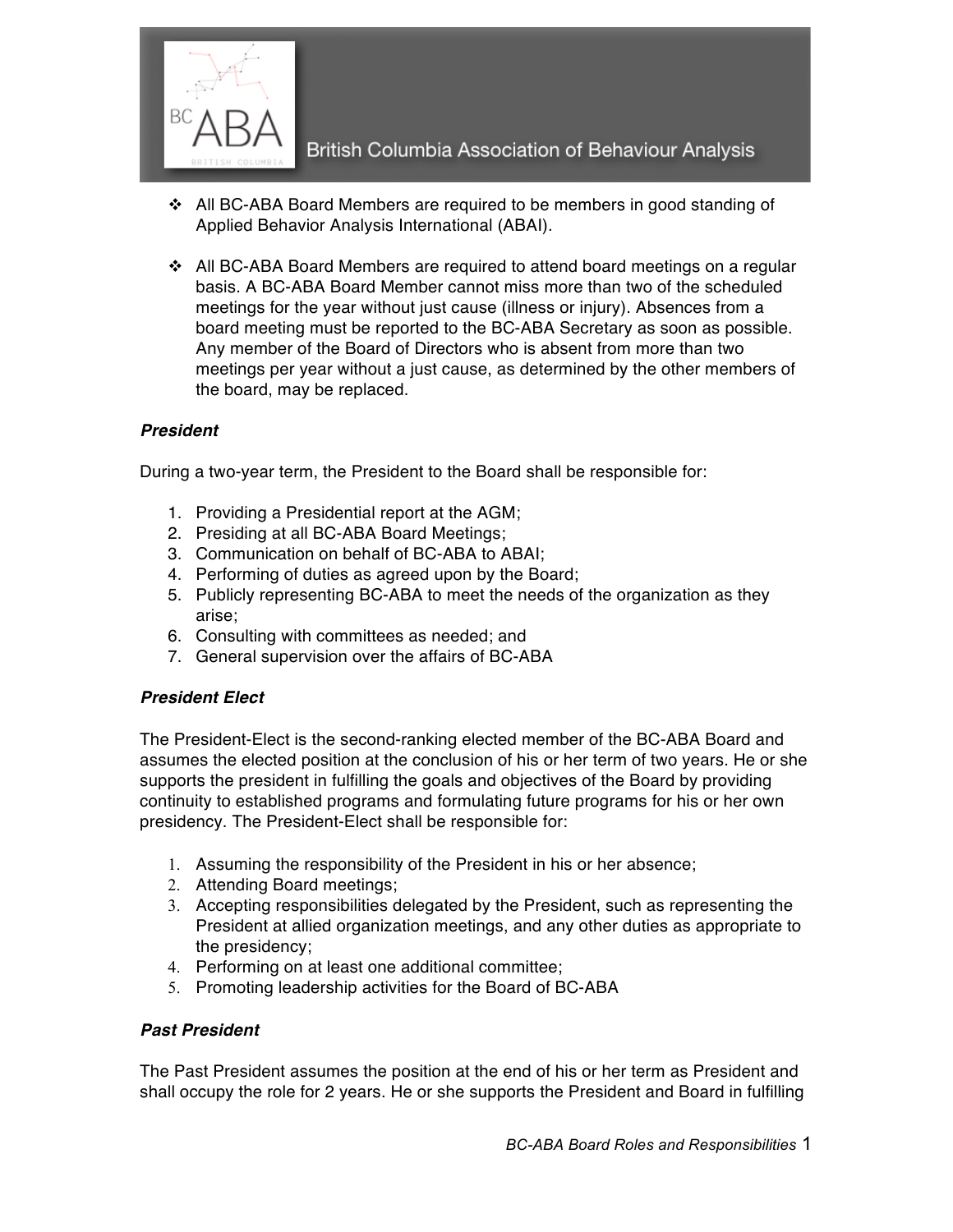the goals and objectives of the Board by providing continuity to established programs and objectives of the association. The Past President shall be responsible for:

- 1. Attending at least 50% of board meetings per year;
- 2. Will preside over board meetings in the absence of the President and President Elect;
- 3. Accepting responsibilities delegated by the President, such as acting as a Board representative at allied organization meetings, and any other duties as agreed to by the Board;
- 4. Performing in at least one volunteer role (e.g., at the annual conference);
- 5. Promoting leadership activities for the Board of BC-ABA

### *Secretary*

During a two-year term, the Secretary to the Board shall be responsible for:

- 1. Recording and retaining minutes of all proceedings at Board meetings and general meetings, Will designate a member to take minutes in his/her absence;
- 2. Ensuring the accuracy of records of the names of members of the Board present at each Board meeting or any general meeting;
- 3. Ensuring the accuracy of minutes of all elections and appointments of Board members;
- 4. Ensuring the scheduling of the Annual General Meeting and Special General Meetings in conjunction with the President and the conference committee;
- 5. Overseeing the maintenance and retention of all correspondence of BC-ABA as per the Society Act;
- 6. Distributing meeting minutes to Board members within one month of a meeting;
- 7. Creating and distributing Board meeting agendas;
- 8. Will facilitate the transition of duties to the incoming Secretary at the end of his/her term.

Note: The Secretary shall be elected on an alternating basis with election of the Treasurer, such that in any given year, only one of these roles will be occupied with a new candidate.

### *Treasurer*

During a two-year term, the role of the Treasurer of BC-ABA is to manage and report on the financial aspects of the Association's business, ensure the financial viability of the Association while working to achieve the stated purposes of BC-ABA as written in the Society Act Constitution and Bylaws.

The Treasurer to the Board shall be responsible for:

- 1. Management of the financial aspects of the Association.
- 2. The receipt, custody and disbursement of all funds and securities of BC-ABA.
- 3. General accounting activities (record keeping, bookkeeping);
- 4. Advisement on and approval of all expenditures;
- 5. Supervision and coordination of all billing, invoicing, reimbursements and handling of financial aspects of BC-ABA business that is initiated by Board Members, Committees or other acting on behalf of BC-ABA;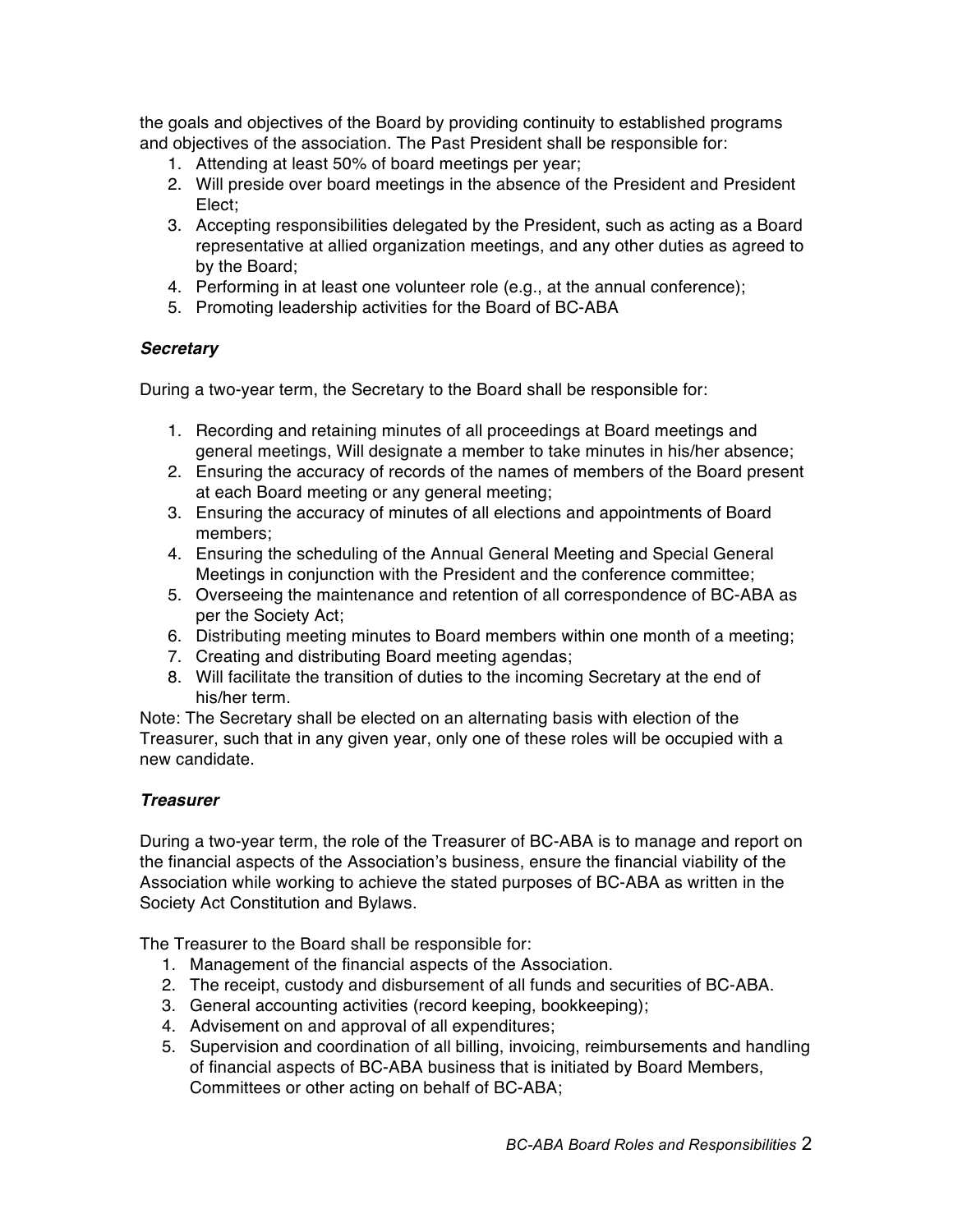- 6. Reviewing and recommending activities of the Board and Committee that are aligned with the annual budget.
- 7. The Treasurer shall report on the financial condition of the Association to the general membership at the Annual General Meeting, and shall make interim reports, as necessary, and upon receipt of due notice, to the Board of Directors.
- 8. At year end the Treasurer shall submit to the President, for the consideration of the BC-ABA Board of Directors, a financial statement for the previous fiscal year and a budget for the current fiscal year.
- 9. Participating as a consulting member of Committees, as needed, when their activities will impact the BC-ABA budget;
- 10. Will facilitate the transition of duties to the incoming Secretary at the end of his/her term

Note: The Treasurer shall be elected on an alternating basis with the election of the Secretary, such that in any given year only one of these roles will be occupied by a new candidate.

## *Members at Large*

Members at Large (MALs) must be full members in good standing of BC-ABA.

During a two-year term, the role of the Member at Large is to:

- 1. Performing duties as agreed upon and designated by the Board
- 2. Serving on the committee to which he/she was elected

Note: Half of the Members at Large will be elected on alternate years.

### *Student Representatives*

The Student Representatives will be elected for a two-year term. During their second year on the Board the Student Representative will be considered "Past Student Representative" and their duties will thereby include training of the new Student Representative. As such, half of the Student Representatives will be elected on alternate years. Student Representatives must be enrolled in a post secondary institution directly related to Behaviour Analysis and enrolled during the entirety of their position.

The role of the Student Representative is to:

- 1. Represent Student members of BC-ABA:
	- a. Be the mediating body between student members of BC-ABA and the Board:
		- i. Be available to communicate with student members either in person or via electronic means;
		- ii. Bring forward concerns and ideas from student members to the Board;
		- iii. Performing duties as agreed upon and designated by the Board.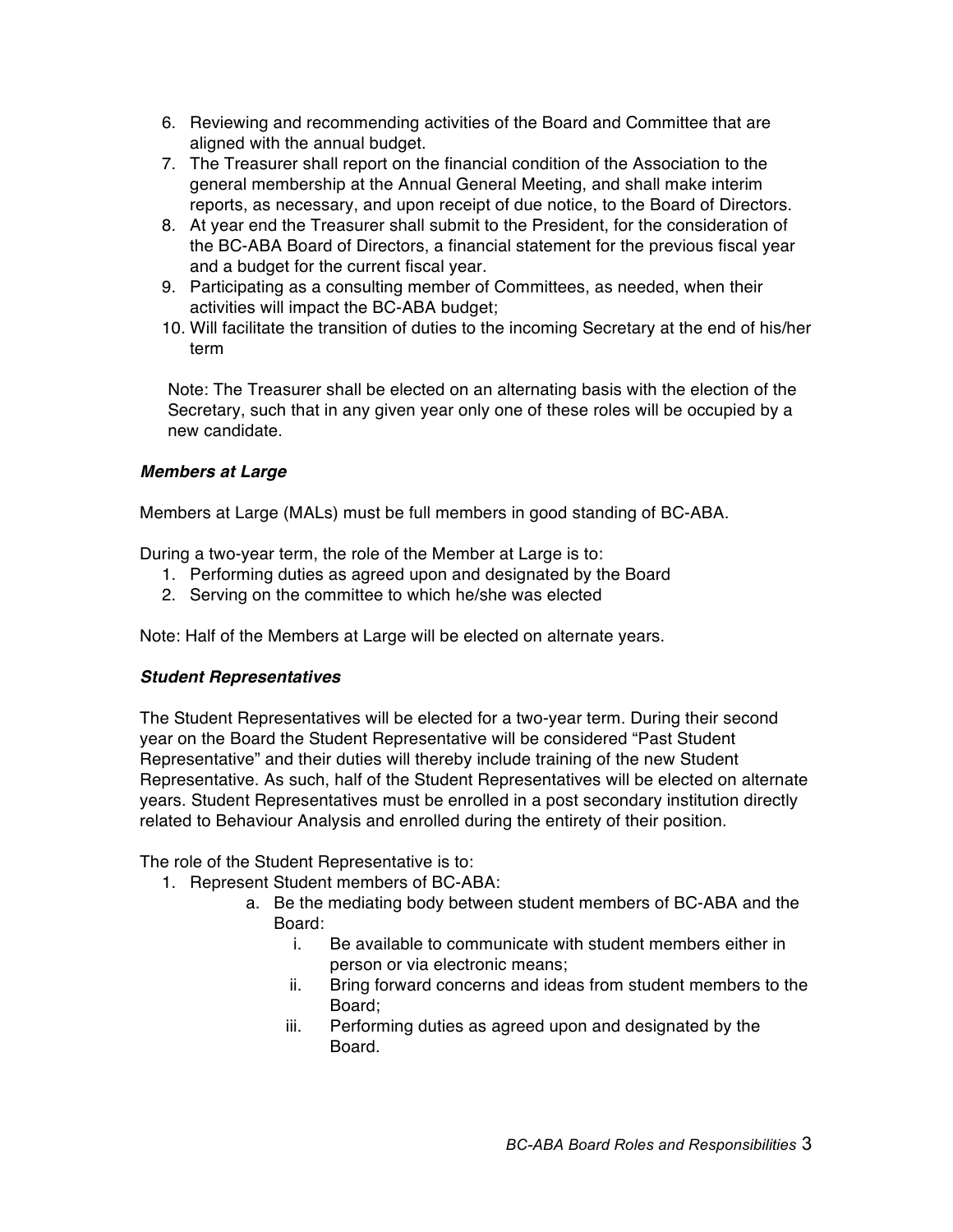- 2. One student representative works as an active member, either acting as chair or co-chair, of the Membership Committee, with the intent to recruit student members.
- 3. One student representative works as an active member, either acting as chair or co-chair, of the Public Relations Committee.
- 4. Maintain student alliance council.
- 5. Maintain student alliance council YouTube page.

## *Committees*

## **Conference Committee**

The general role of the Conference Committee is to organize and coordinate educational events on the topic of behaviour analysis.

The roles and responsibilities of the Conference Committee include:

- 1. Hold regular meetings
	- a. Meetings will be organized with sufficient notice that the Board members and/or general members may attend;
	- b. Distribute notes from all meetings to the Board and/or members of the conference committee.
- 2. Organize an annual conference as per the Conference Committee Manual
- 3. Organize additional events at the behest of the Board
- 4. Co-ordinate events with other relevant stakeholders
- 5. Co-ordinate the delivery of Continuing Education Units (CEU's) approved by the Behavior Analyst Certification Board (BACB);
	- a. Maintain ACE Type 2 provider certification by the BACB by submitting the application in accordance with the BACB requirements;
	- b. Co-ordinate all necessary documentation for events to ensure that CEU's can be offered;
	- c. Maintain all records of CEU events for the necessary length of time.
- 6. Co-ordinate with and seek approval from the Board and Treasurer regarding all expenditures.

### **Membership Committee**

The Membership Committee of BC-ABA should include:

- § (At least) One Student Representative
- § (At least) One Member at Large

The roles and responsibilities of the Membership committee of BC-ABA include:

- 1. Attracting new members
	- a. Develop a "marketing" plan
		- i. Define the benefits for having a membership/incentives
		- ii. Target key demographics (BCBAs/Students/etc.)
		- iii. Define tools to reach target populations
- 2. Perform administrative duties pertaining to BC-ABA membership